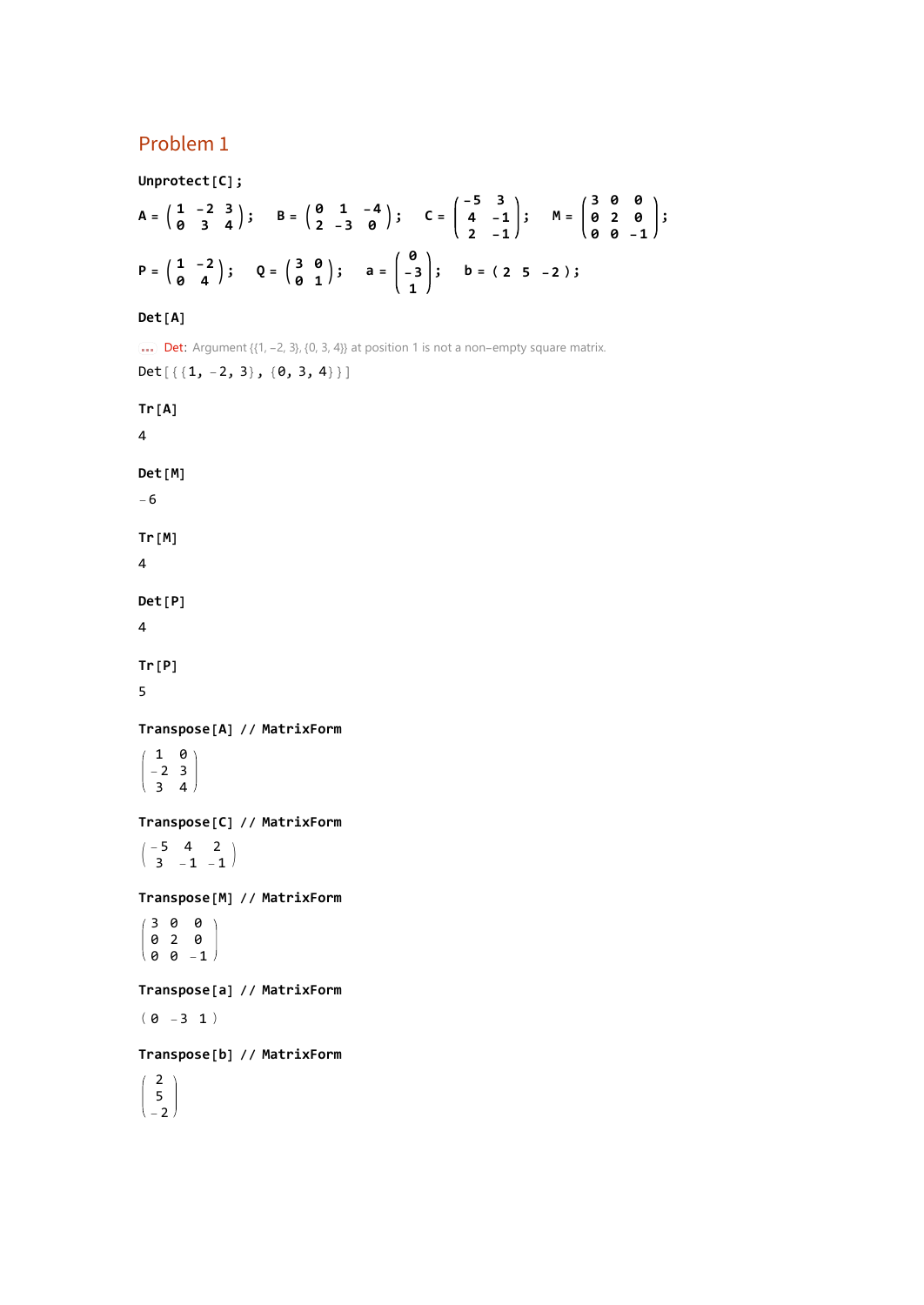**a + Transpose[b] // MatrixForm**

2 2 -1

## **Transpose[a] + b // MatrixForm**

 $(2 2 -1)$ 

## **A.B // MatrixForm**

**Dot:** Tensors  $\{\{1, -2, 3\}, \{0, 3, 4\}\}$  and  $\{\{0, 1, -4\}, \{2, -3, 0\}\}$  have incompatible shapes.

 $\{ \{1, -2, 3\}, \{0, 3, 4\} \}. {\{\emptyset, 1, -4\}, \{2, -3, 0\}}$ 

#### **B.C // MatrixForm**

 $\left(\begin{array}{cc} -4 & 3 \\ -22 & 9 \end{array}\right)$ 

#### **C.B // MatrixForm**

 $(6 -14 20)$  $-2$  7  $-16$  $-2$  5  $-8$ 

## **C.P // MatrixForm**

 $(-5)$  22  $4 - 12$  $2 - 8$ 

## **P.C // MatrixForm**

**Dot:** Tensors  $\{\{1, -2\}, \{0, 4\}\}$  and  $\{\{-5, 3\}, \{4, -1\}, \{2, -1\}\}$  have incompatible shapes.

 $\{\{1, -2\}, \{0, 4\}\}. {\{\{-5, 3\}}, \{4, -1\}, \{2, -1\}}$ 

## **M.M // MatrixForm**

9 0 0 0 4 0  $001$ 

**P.Q // MatrixForm**

 $\begin{pmatrix} 3 & -2 \\ 0 & 4 \end{pmatrix}$ 

**B.a // MatrixForm**

 $\left( \begin{array}{c} -7 \\ 9 \end{array} \right)$ 

#### **a.b // MatrixForm**

0 0 0  $-6$   $-15$  6  $2 \t 5 \t -2$ 

**b.a // MatrixForm**

 $(-17)$ 

**Transpose[a].Transpose[b] // MatrixForm**

 $(-17)$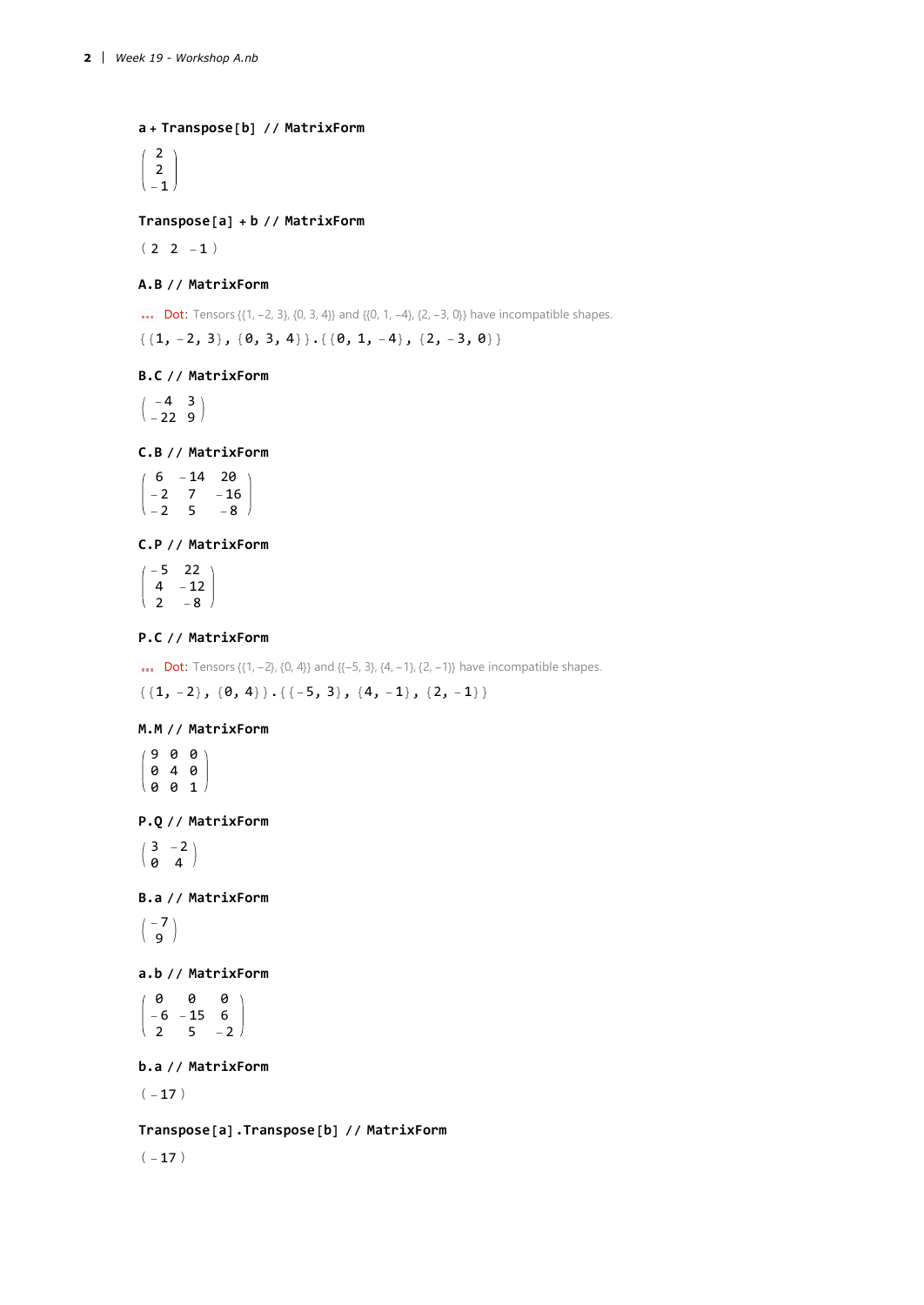## **C.a // MatrixForm**

**Dot:** Tensors  $\{(-5, 3), (4, -1), (2, -1)\}$  and  $\{0\}, \{-3\}, \{1\}\}$  have incompatible shapes.

 ${(-5, 3)}, {4, -1}, {2, -1}, {(-8), {-3}}, {1}$ 

## **Transpose[a].C // MatrixForm**

 $(-10 \ 2)$ 

# Problem 2

**0 1 0 1 0 0 0 0 1 . x y z // MatrixForm** y x z

Problem 3

$$
\begin{pmatrix}\n1 & 0 & 0 \\
0 & 1 & 0 \\
0 & 0 & 0\n\end{pmatrix}\n\cdot\n\begin{pmatrix}\nx \\
y \\
z\n\end{pmatrix}\n// MatrixForm\n\begin{pmatrix}\nx \\
y \\
0\n\end{pmatrix}
$$

# Problem 4

Eigenvalues 
$$
\begin{pmatrix} 2 & 2 \\ 1 & 3 \end{pmatrix}
$$
  
\nEigenvectors  $\begin{pmatrix} 2 & 2 \\ 1 & 3 \end{pmatrix}$  // Map [Normalize, #] &  
\n $\{\{\frac{1}{\sqrt{2}}, \frac{1}{\sqrt{2}}\}, \{-\frac{2}{\sqrt{5}}, \frac{1}{\sqrt{5}}\}\}$   
\nEigenvalues  $\begin{pmatrix} 3 & 1 \\ 1 & 3 \end{pmatrix}$ ]  
\nEigenvectors  $\begin{pmatrix} 3 & 1 \\ 1 & 3 \end{pmatrix}$  // Map [Normalize, #] &  
\n $\{4, 2\}$ 

$$
\left\{ \left\{ \frac{1}{\sqrt{2}}, \frac{1}{\sqrt{2}} \right\}, \left\{ -\frac{1}{\sqrt{2}}, \frac{1}{\sqrt{2}} \right\} \right\}
$$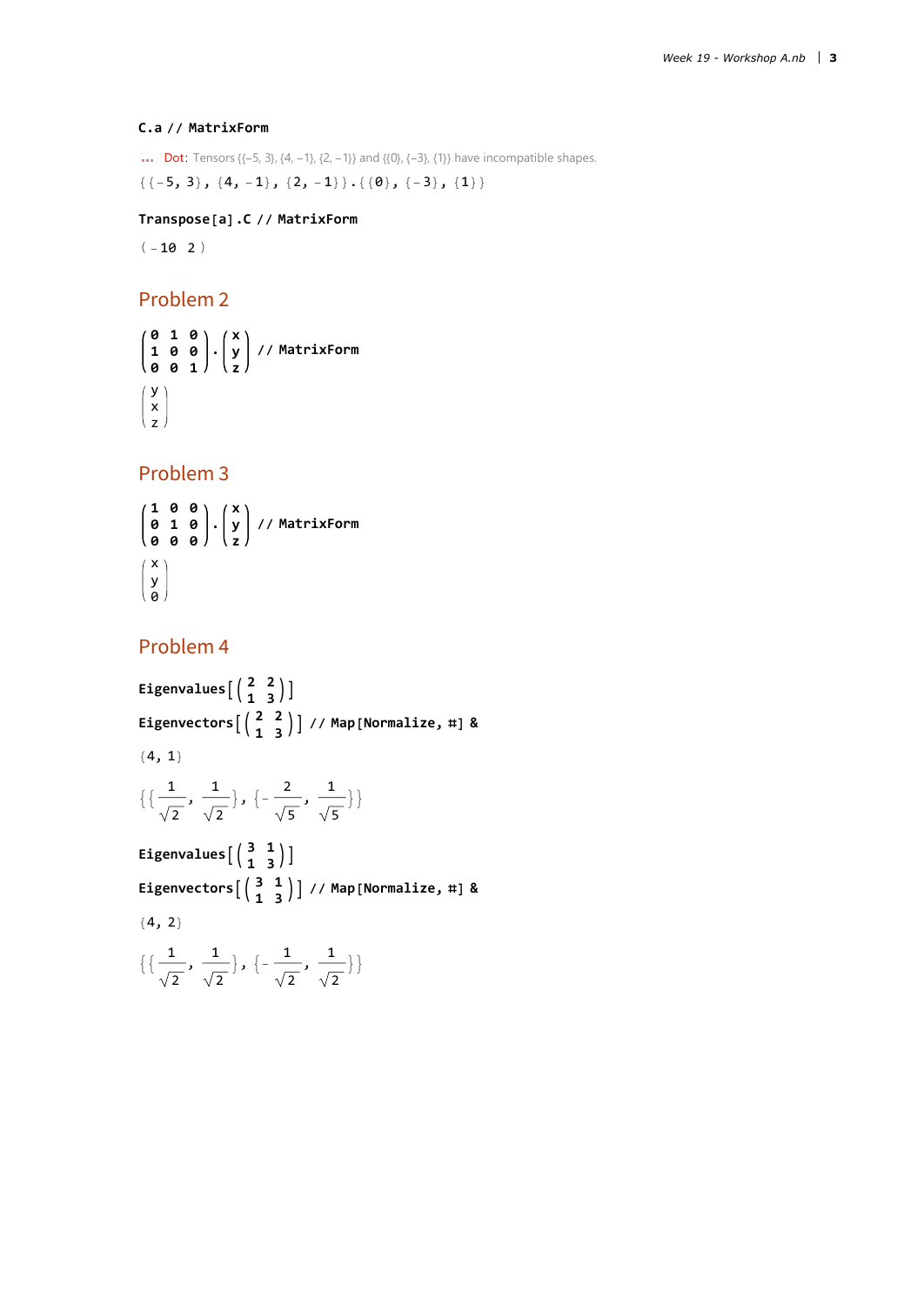Eigenvalues 
$$
\begin{bmatrix} 1 & 2 & 0 \\ 2 & 1 & 0 \\ 0 & 0 & 1 \end{bmatrix}
$$
  
\nEigenvectors  $\begin{bmatrix} 1 & 2 & 0 \\ 2 & 1 & 0 \\ 0 & 0 & 1 \end{bmatrix}$  // Map [Normalize, #] &  
\n $\{3, -1, 1\}$   
\n $\{ \frac{1}{\sqrt{2}}, \frac{1}{\sqrt{2}}, 0 \}, \{ -\frac{1}{\sqrt{2}}, \frac{1}{\sqrt{2}}, 0 \}, \{ 0, 0, 1 \} \}$   
\nEigenvalues  $\begin{bmatrix} 3 & 1 \\ -1 & 3 \end{bmatrix}$   
\nEigenvectors  $\begin{bmatrix} 3 & 1 \\ -1 & 3 \end{bmatrix}$  // Map [Normalize, #] &  
\n $\{ 3 + i, 3 - i \}$   
\n $\{ \{-\frac{i}{\sqrt{2}}, \frac{1}{\sqrt{2}} \}, \{ \frac{i}{\sqrt{2}}, \frac{1}{\sqrt{2}} \} \}$ 

## Problem 5

```
A = Eigenvectors \begin{pmatrix} 3 & 1 \\ 1 & 3 \end{pmatrix} ;
{A[[1]]}.Transpose[{A[[2]]}]
{ \{0\}}
```

```
A = Eigenvectors
                 1 2 0
                 2 1 0
                 0 0 1
                         ;
{A[[1]]}.Transpose[{A[[2]]}]
{A[[2]]}.Transpose[{A[[3]]}]
{A[[1]]}.Transpose[{A[[3]]}]
{6}
```

```
{ \{0\}}
```

```
{{{0}}}
```
# Problem 6

**ConjugateTranspose <sup>1</sup> <sup>+</sup> <sup>ⅈ</sup> <sup>2</sup> - <sup>ⅈ</sup> <sup>3</sup> <sup>+</sup> <sup>ⅈ</sup> -<sup>ⅈ</sup> // MatrixForm**  $\left(\begin{array}{ccc} 1\, -\, \dot{\mathbbm{1}} & 3\, -\, \dot{\mathbbm{1}} \\ 2\, +\, \dot{\mathbbm{1}} & \dot{\mathbbm{1}} \end{array}\right)$ **HermitianMatrixQ <sup>1</sup> <sup>+</sup> <sup>ⅈ</sup> <sup>2</sup> - <sup>ⅈ</sup> <sup>3</sup> <sup>+</sup> <sup>ⅈ</sup> -<sup>ⅈ</sup>** False **ConjugateTranspose <sup>2</sup> <sup>ⅈ</sup> -<sup>ⅈ</sup> <sup>2</sup> // MatrixForm**  $\left(\begin{array}{cc} 2 & \dot{\mathbbm{1}} \\ -\dot{\mathbbm{1}} & 2 \end{array}\right)$